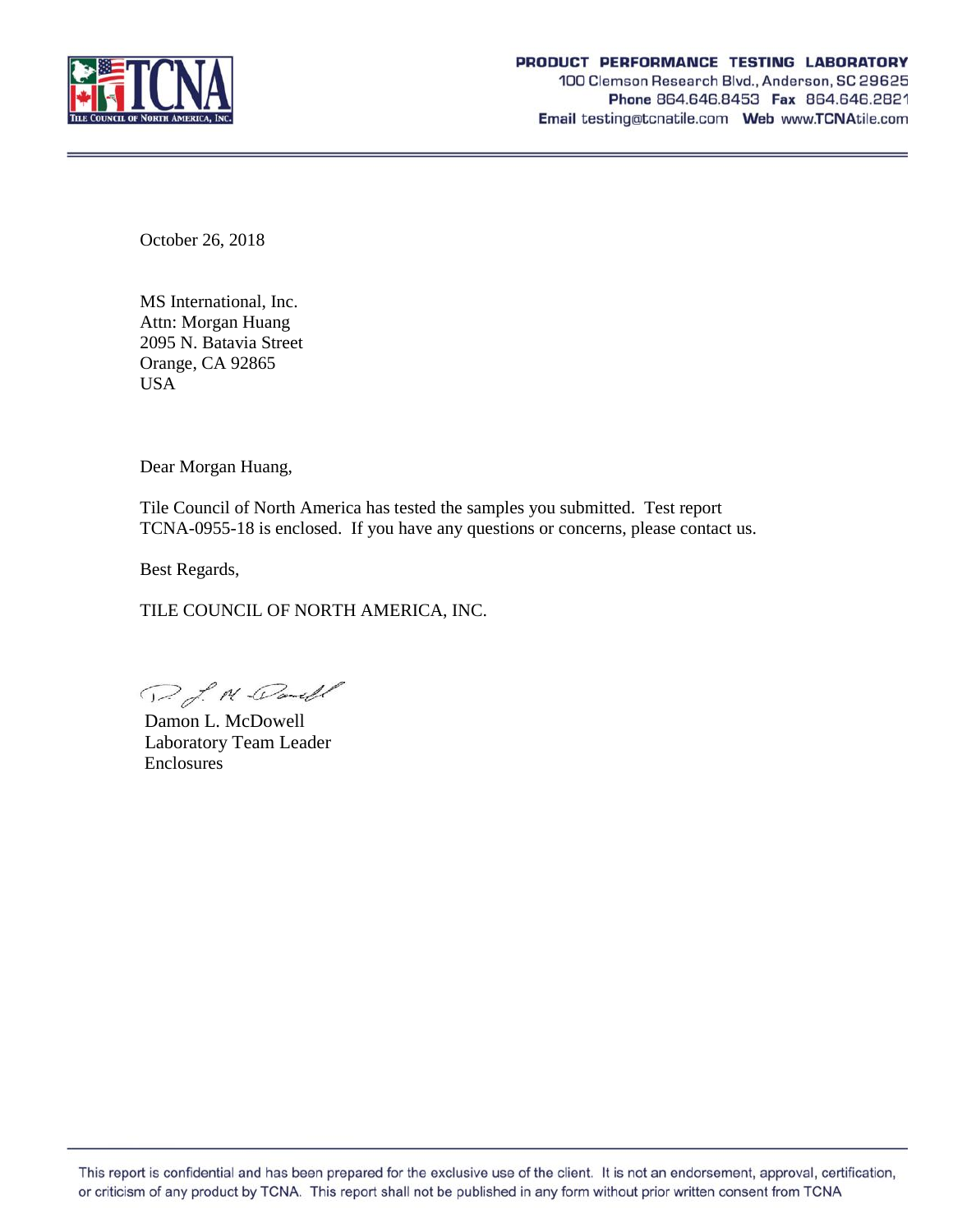

#### **TCNA TEST REPORT NUMBER: TCNA-0955-18 PAGE:** 1 **OF** 4

#### **TEST REQUESTED BY: MS International, Inc.**

### **TEST METHOD: ANSI A137.1-2017 Section 9.6.1: "Wet Dynamic Coefficient of Friction (DCOF)"**

Informal Test Method Description: This test method covers the measurement of dynamic coefficient of friction of ceramic tile or other surfaces under the wet condition using the BOT 3000 device.

This summary is provided for the reader's convenience and is not a complete description of the method. See ANSI A137.1 Section 9.6.1 for all method details and information.

| Identified by client as: "Asturia Collection" |
|-----------------------------------------------|
| Approximate Size as Received: 12 x24          |
| Product Color: Not Provided                   |
|                                               |

### **TEST DATE:** 10/23/2018

### **TEST PROCEDURE NOTES:**

- Sample Prep: Samples cut to 12 x12 for testing.
- The tiles were cleaned with Bona Stone, Tile and Laminate Floor Cleaner prior to testing.
- Three (3) pieces of tile were tested in all four directions with 10 long measurements.
- The SBR sensor was verified using a standard tile prior to testing. The DCOF measurement on the standard tile was 0.28, within the required range.
- Testing was performed under wet conditions using 0.05% SLS water
- Testing was conducted under laboratory conditions at approximately 70°F and 50% relative humidity using a calibrated BOT 3000E device (calibration due: 8/22/2019).
- After testing the SBR sensor was verified again according to the procedure. The DCOF measurement on the standard tile after testing was 0.29, within the required range.

# **TEST RESULTS:**

| <b>Direction</b> | Tile 1 | Tile 2 | Tile 3 |
|------------------|--------|--------|--------|
| Direction 1      | 0.61   | 0.61   | 0.65   |
| Direction 2      | 0.70   | 0.70   | 0.72   |
| Direction 3      | 0.75   | 0.74   | 0.75   |
| Direction 4      | 0.79   | 0.77   | 0.78   |
| <b>Average</b>   | O 71   | 0.71   | 0.73   |

The individual and average DCOF data for each tile were as follows:

# **COMMENTS:** None

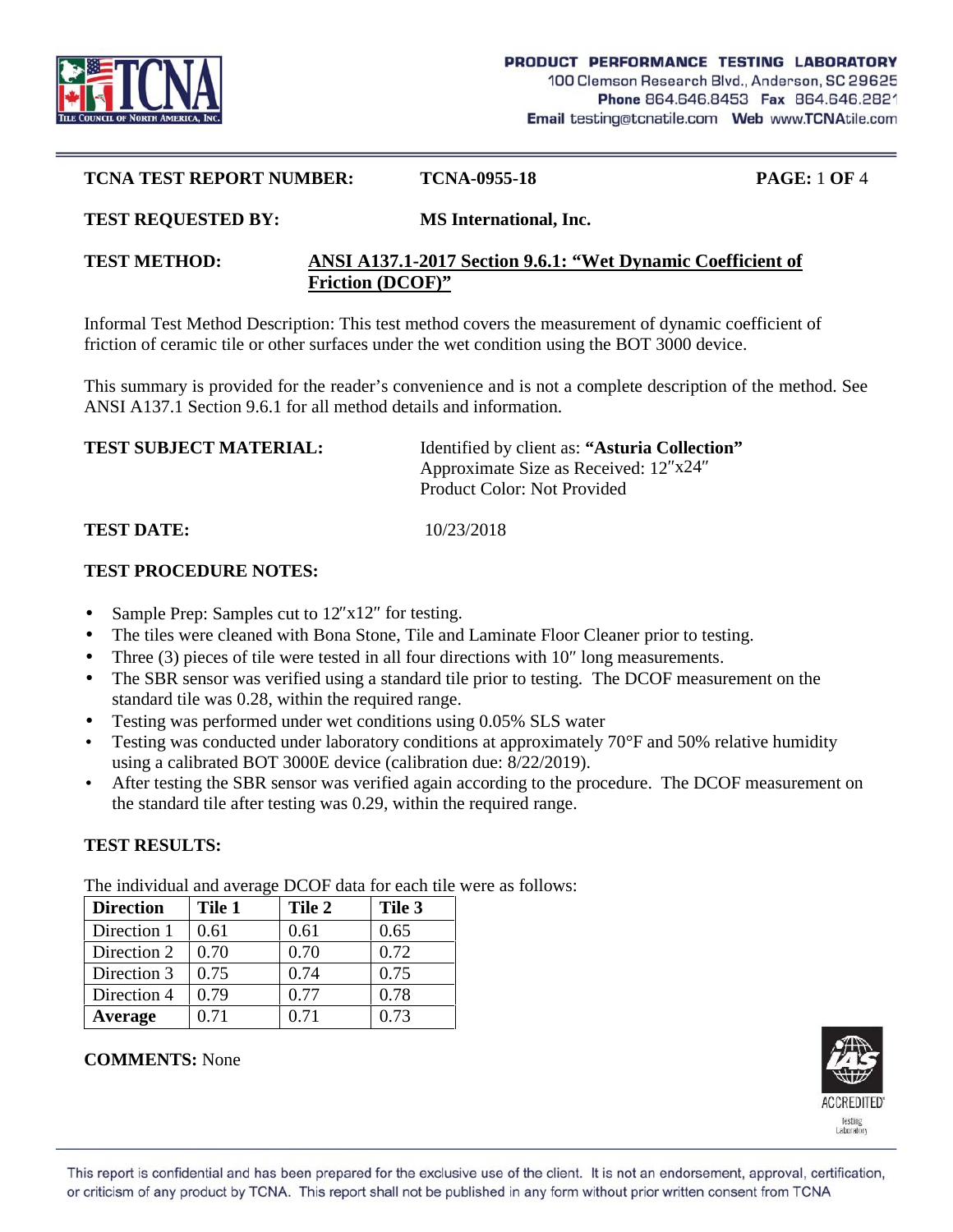

| <b>TCNA TEST REPORT NUMBER:</b> |                         | TCNA-0955-18                                                | <b>PAGE: 2 OF 4</b> |
|---------------------------------|-------------------------|-------------------------------------------------------------|---------------------|
| <b>TEST REQUESTED BY:</b>       |                         | <b>MS</b> International, Inc.                               |                     |
| <b>TEST SUBJECT MATERIAL:</b>   |                         | Identified by client as: "Asturia Collection"               |                     |
| <b>TEST METHOD:</b>             | <b>Friction (DCOF)"</b> | ANSI A137.1-2017 Section 9.6.1: "Wet Dynamic Coefficient of |                     |

**IMAGE OF PRODUCT TESTED:**





This report is confidential and has been prepared for the exclusive use of the client. It is not an endorsement, approval, certification, or criticism of any product by TCNA. This report shall not be published in any form without prior written consent from TCNA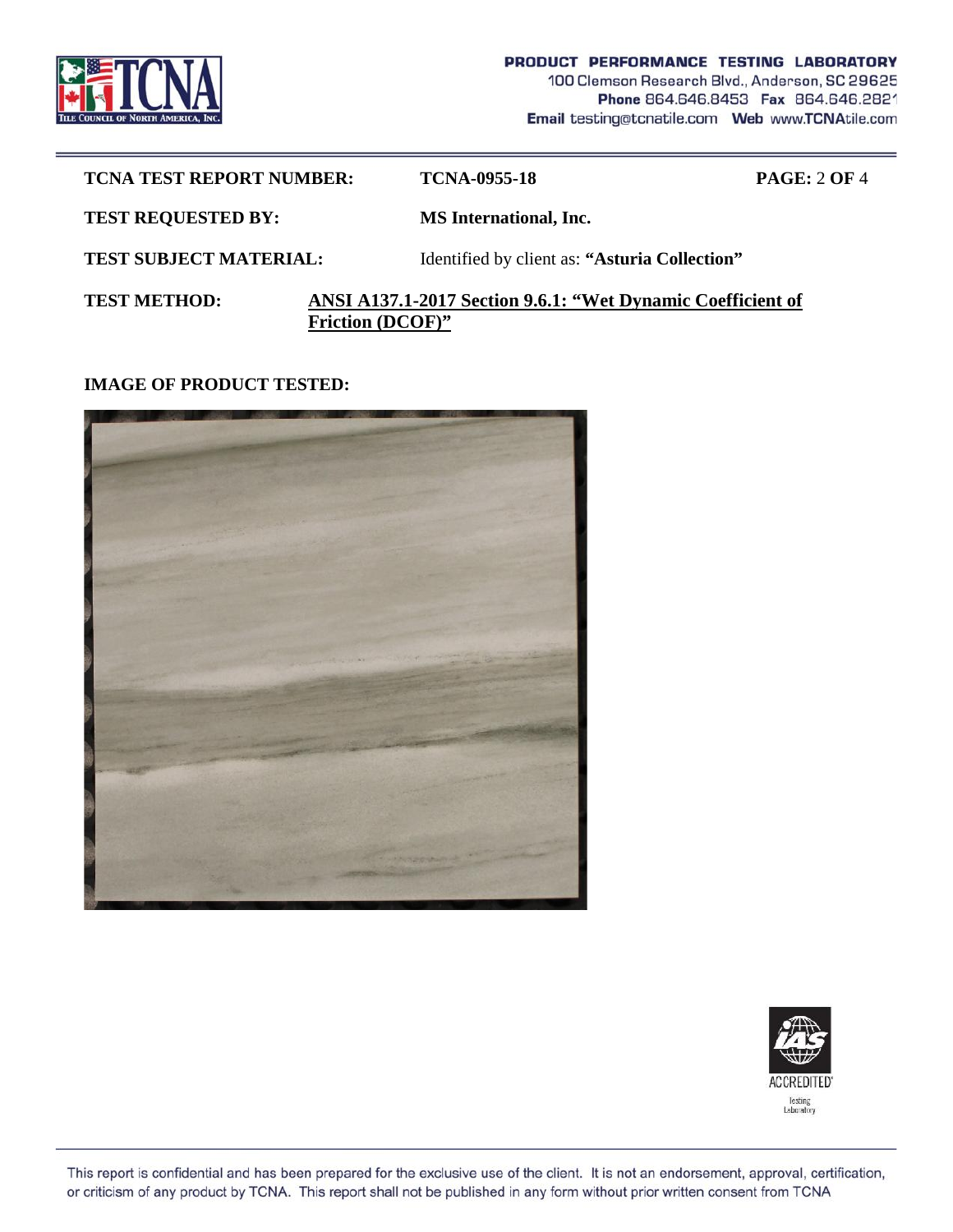

| <b>TCNA TEST REPORT NUMBER:</b>                                                                               |  | TCNA-0955-18                                  | <b>PAGE: 3 OF 4</b> |  |  |
|---------------------------------------------------------------------------------------------------------------|--|-----------------------------------------------|---------------------|--|--|
| <b>TEST REQUESTED BY:</b>                                                                                     |  | <b>MS</b> International, Inc.                 |                     |  |  |
| <b>TEST SUBJECT MATERIAL:</b>                                                                                 |  | Identified by client as: "Asturia Collection" |                     |  |  |
| ANSI A137.1-2017 Section 9.6.1: "Wet Dynamic Coefficient of<br><b>TEST METHOD:</b><br><b>Friction (DCOF)"</b> |  |                                               |                     |  |  |

### **ANSI SPECIFICATIONS:**

According to the ANSI A137.1 standard for ceramic tile, "Unless otherwise specified, tiles suitable for level interior spaces expected to be walked upon when wet shall have a wet DCOF of 0.42 or greater when tested using SLS solution as per the procedure in section 9.6.1. However, tiles with a DCOF of 0.42 or greater are not necessarily suitable for all projects. The specifier shall determine tiles appropriate for specific project conditions, considering by way of example, but not in limitation, type of use, traffic, expected contaminants, expected maintenance, expected wear, and manufacturers' guidelines and recommendations."

This paragraph is excerpted from Section 6.2.2.1.10 of the standard. For the complete section, including necessary information for specifiers, this section can be viewed and downloaded at no cost at http://www.tcnatile.com/images/pdfs/COF\_excerpt\_from\_ANSI\_A137.1-2012\_release\_date\_November\_2012.pdf

# **DISCLAIMER AND LIMITATION OF LIABILITY**

This report is provided for the sole use of the client and no one else. It is intended for professional use by a knowledgeable professional. If published by the client, it must be published in full, including this disclaimer and limitation of liability.

This report is not an endorsement, recommendation, approval, certification, or criticism by TCNA of any particular product or its application. TCNA recommends that anyone considering the use or installation of a particular product consult with the manufacturer or an industry professional for advice specific to the person's needs and consider any applicable laws, statutes, codes, or regulations relevant to the particular product. TCNA does not know all the different manners and applications in which a client's particular product might be used, and, therefore, it disclaims any and all duty to provide warnings or to further investigate the suitability of the use of a particular product in a particular situation.

Unless otherwise expressly stated, TCNA tested the specific test subject material provided by the client and identified in the lab report, as indicated by the client. TCNA does not independently verify the information provided by the client, and it makes no representation that similar results would be achieve with other, untested materials, even if such other materials purportedly have the same product name, are purportedly of the same or similar type of tile or product made by the client, or are purportedly from the same batch of tile or product. Nor does TCNA state that the date in this report



This report is confidential and has been prepared for the exclusive use of the client. It is not an endorsement, approval, certification, or criticism of any product by TCNA. This report shall not be published in any form without prior written consent from TCNA